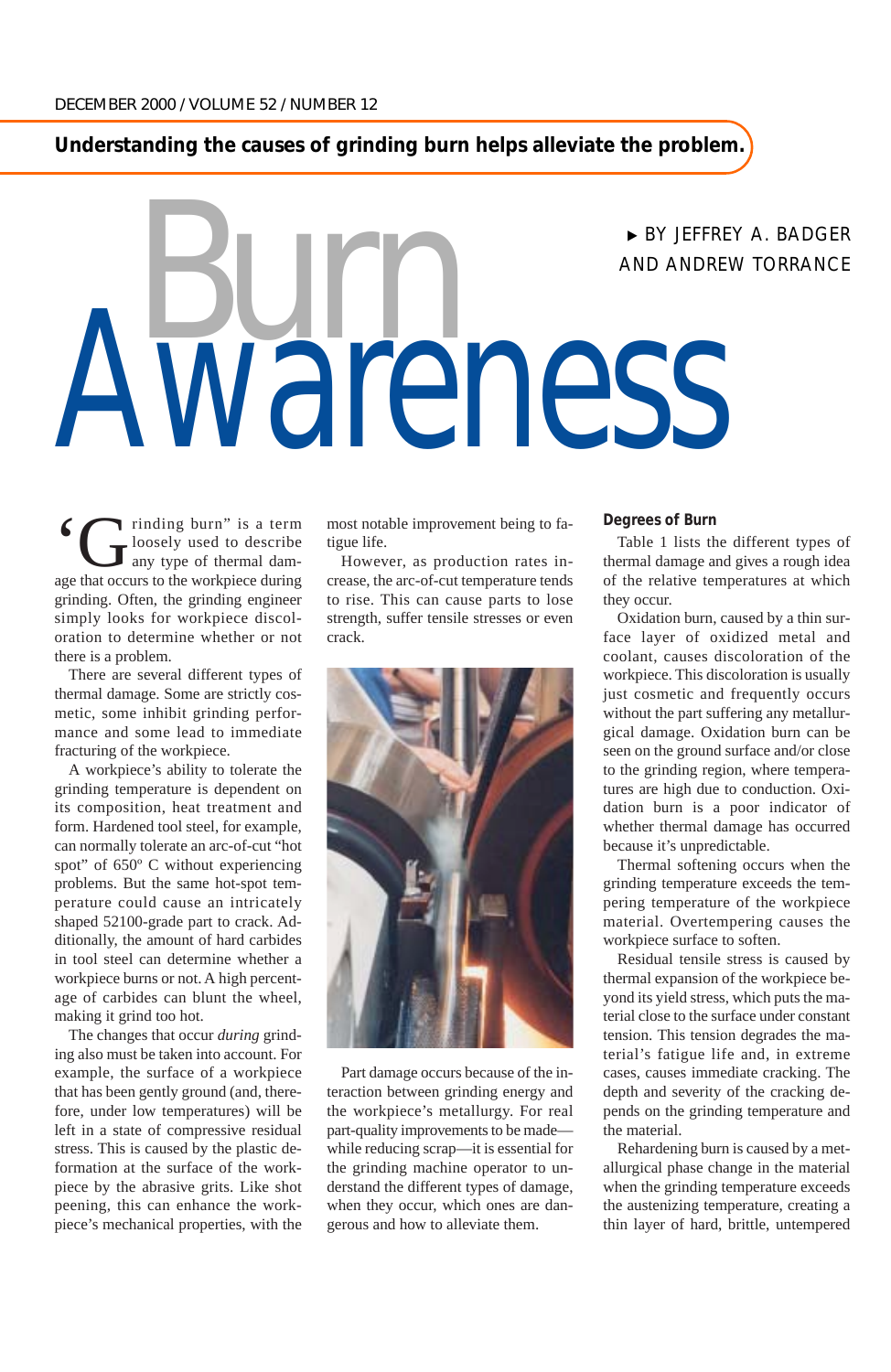martensite. To further exacerbate the problem, rehardening burn is also accompanied by secondary residual stress, because the newly formed material has a greater density than the original material.

## **Cracking Up**

The development of residual tensile stress is complicated and influenced by many variables. The following is a simplified explanation of how this stress forms and why it's dangerous.

During grinding, a great deal of heat is generated. This heat penetrates the workpiece. As the temperature rises, the hot surface of the workpiece surface being ground wants to expand upward and outward (Figure 1). The upward thermal expansion is unrestricted. However, the surrounding material restricts the outward thermal expansion. When the hot surface tries to expand outward and is restricted, it is effectively in a state of compression. If the temperature is high enough, the compressive stress will exceed the yield stress of the material and it will permanently deform.

When the material cools after grinding, it tries to shrink to a size smaller than it was originally (due to the permanent compressive deformation). But material continuity restricts this shrinkage (it is being "pulled" by the surrounding material), which results in a surface material under tension.

Residual tensile stress can lessen the part's fatigue life during its intended use and, if severe enough, can cause it to crack immediately.

If cracking or microcracking are not present, residual stress can be alleviated by a post-grinding tempering operation. Residual stress cannot be seen by the naked eye, but detection is possible with X-ray diffraction, by taking Barkhausen noise measurements or acid dipping.

Calculating residual stresses is complicated. However, for the practical engineer, Tiberg's Rule provides a robust method for avoiding tensile residual stress. It provides a good approximation of the temperatures where residual stress begins, based on readily available workpiece material properties. The rule is written as:

 $\sigma_{vt}$  > E ·  $\alpha \cdot \Delta_T$ 



**Table 1: Different types of thermal damage and the relative temperatures at which they occur.**

where E is Young's modulus,  $\alpha$  is the coefficient of thermal expansion, ∆T is the temperature rise and  $\sigma_{\rm vt}$  is the yield stress at the temperature that is reached.

## **Creating Chips**

During grinding, three primary interactions occur between the wheel and workpiece: cutting, rubbing and plowing (Figure 2). All generate heat.

The cutting interaction creates chips, which form at the sides of the grits. Rubbing involves the sliding of the abrasive against the part. No material is removed, but heat is generated due to friction. With plowing, material is pushed to the sides and front of the grit. Although plowing facilitates chip formation, the action removes no material.

All three interactions occur to varying degrees during grinding. A sharper wheel cuts more material while a duller wheel tends to plow and rub more.

Wheel dulling is an outgrowth of attritious wearing of the grain tips. And when grinding with a dull wheel, the excessive plowing and rubbing generate more heat, increasing the likelihood of thermal damage.

Steel is a commonly ground material. It is composed of two primary constituents: the matrix and the carbides.

Tungsten, molybdenum and vanadium all combine with carbon to form hard carbides in the matrix. These large, refractory carbides tend to blunt the abrasive grains or grits, which results in excessive rubbing, less-efficient grinding, higher power consumption, higher temperatures, excessive wheel wear and a loss of wheel form. Tungsten carbide, molybdenum carbide and, particularly, vanadium carbide have hardness values near conventional abrasives (Table 2).

Typically, the higher the alloying content the higher the percentage of hard carbides. And, generally, the relative amounts of vanadium, tungsten, molybdenum and carbon in a material determine the rate at which the grinding wheel blunts.

### **Alleviating Thermal Damage**

Thermal damage can occur anytime that grinding temperatures are high. The highest-temperature region, the hot spot, is directly in front of the wheel.

Alleviating thermal damage involves decreasing the amount of heat generated and/or lowering the heat entering the workpiece by making the cooling system more efficient. The following factors influence whether thermal damage occurs or not.

**Abrasive Type and Wheel Type.** Choosing the correct type of wheel and abrasive often pose the greatest challenges. A common mistake is to choose a wheel that is harder than necessary one that won't release its dull grits.

Thermal damage can be greatly reduced by using a mixture containing a "seeded-gel" abrasive. The microfracturing characteristic of this abrasive



**Figure 1: Residual tensile stress occurs if a ground material tries to shrink to a size smaller than it was originally.**



**Figure 2: Three wheel/workpiece interactions occur during grinding: cutting, plowing and rubbing.**